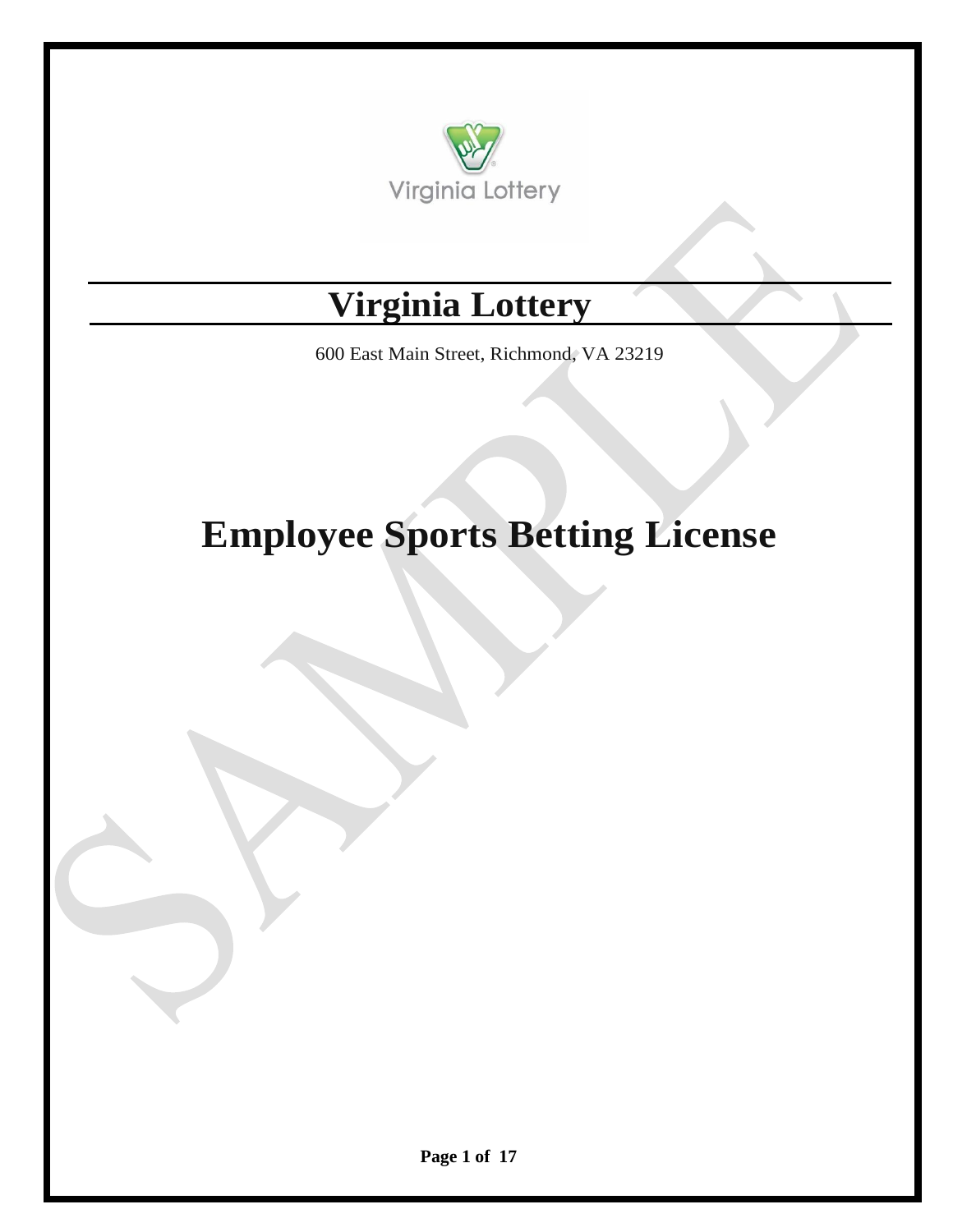# **VIRGINIA LOTTERY SPORTS BETTING EMPLOYEELICENSE APPLICATION**

#### **I. INDIVIDIUALS REQUIRED TO OBTAIN ASPORTS BETTING EMPLOYEE LICENSE:**

a. This application *must* be completed by an individual who has received at least a conditional offer of employment from a sports betting permit operator, supplier or vendor who is either licensed orwho has applied for a license with the Commonwealth of Virginia. A sports betting employee is an individual who does not meet the definition of a Principal and works within the borders of the Commonwealth for a permit holder, sports betting supplier, or vendor on non-management support services such as software or hardware maintenance, provision of products, services, information or assets, directly or indirectly, to the permit holder. **This form is to be used for reference purposes only. All applications must be submitted online through the Department's automated licensing system which will be active on October 15, 2020. Paper applications will not be accepted.** 

### **II. COMPLETING THISFORM:**

#### **Licensee's Account Representative Responsibilities**

- a. This form is to be used only when a sports betting permit operator, supplier or vendor has applied for or has been licensed by the Department makes application for an employee applicant who has been offered a position within their business.
- b. The form will be filled out by the applicant employee not the licensee.
- c. The licensee isresponsible for ensuring that the following completed documents are provided by the applicant for uploading into the Department's online licensing system prior to submitting the application to the Department:
	- 1. Certification of Business Relationship form (to be completed by the licensee)
	- 2. Authorization for Release of lnformation form
	- 3. Affidavit of Individual Applicant form
	- 4. Due Diligence Background Investigation
	- 5. If the applicant is not a citizen of the United States or a Naturalized United States citizen, the licensee is responsible for uploading into the applicant's Checklist within the Department's online licensing system, a color copy of the applicants naturalization or authorization to be employed documents, front and back, and any other documentation of authorization to be employed in the United States.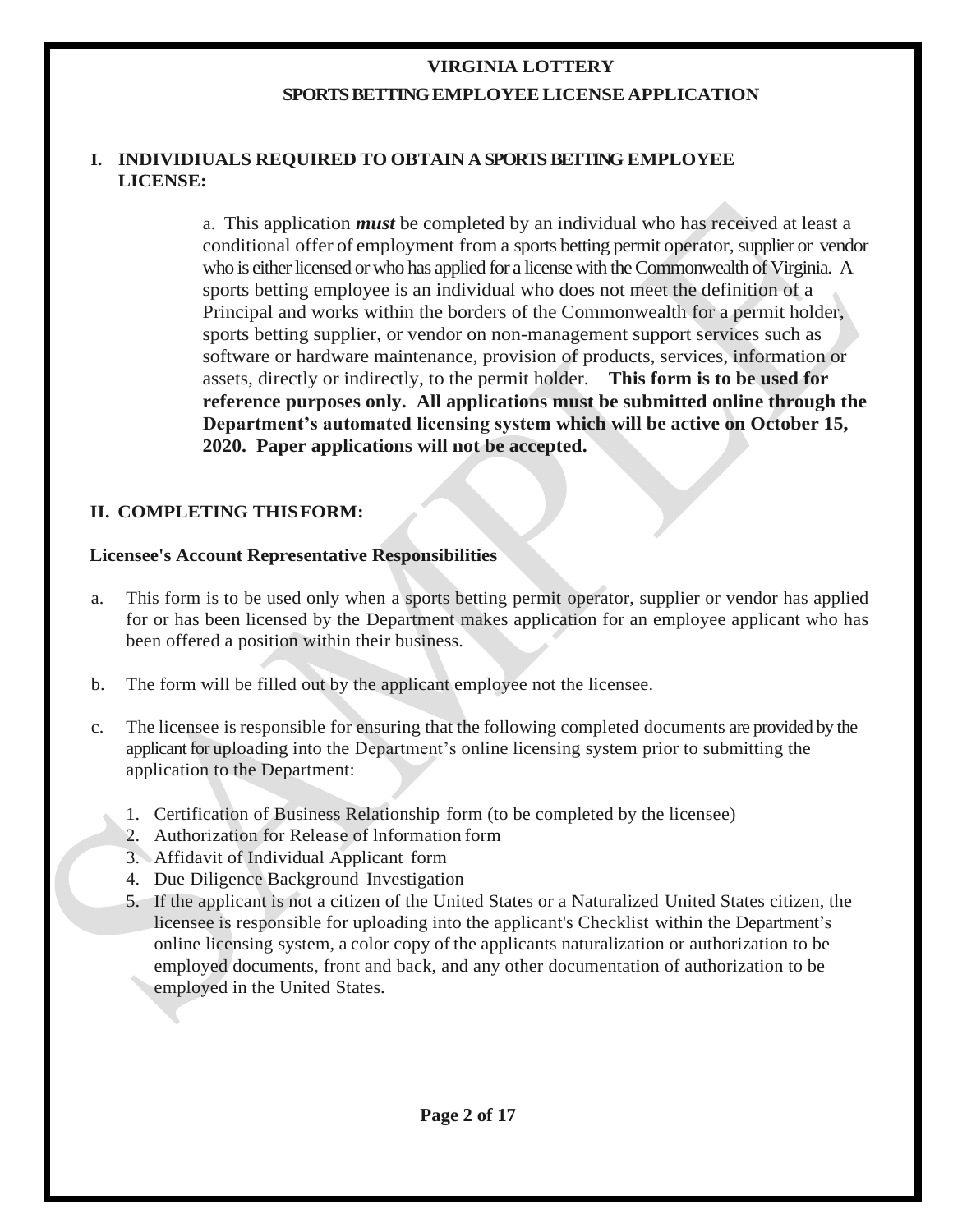#### **Sports Betting Employee Application Service Service Service Service Service Service Service Service Service Service Service Service Service Service Service Service Service Service Service Service Service Service Service S**

# **Applicant Employee's Responsibilities**

- a. You are to complete this form online via the Department's licensing system and submit it to the licensee for submission to the Department.
- b. You must make accurate statements and include all material facts. Any misrepresentation, or the failure to provide requested information, may result in the denial of your application.
- c. Read each question carefully prior to answering. Answer every question completely. Do not leave blank spaces. If a question does not apply to you or you have nothing to disclose, indicate using the dropdown **"No"** in response to that question. You will not be able to submit your application if you have not answered all of the questions.
- d. Once your application is submitted, it becomes the property of the Department and will not be returned.

# **III. BE SURE:**

- a. You sign the Authorization for Release of Information, the Affidavit of Individual Applicant and the Certification of Business Relationship forms contained within this application in the presence of a notary. These forms must be returned to your account representative.
- b. You retain a completed copy of your application for your own records.

# **IV. PHOTOGRAPH ANDFINGERPRINTS**

When you submit your application, you will be required to have your photograph taken and submit fingerprints. All applicants will be required to use Live Scan fingerprinting and shall contact the Department for instructions for scheduling an appointment.

# **NOTICES**

- a. A Virginia gaming license is a privilege. The burden of proving and maintaining qualifications to receive and hold a sports betting employee license is always on the applicant.
- b. Any false statement made in this application, or omission of required information, will reflect negatively on your character and may result in the denial of your application. If you receive a license based on a false statement or an omission, the Department may revoke or suspend your license.
- c. Your ability to obtain or maintain a gaming license in another jurisdiction may be negatively impacted if: (1) the Department denies your license application; or (2) after you are licensed in Virginia, the Department takes adverse action against your license.
- d. An application for a sports betting employee license may be withdrawn if the: (1) Applicant submits a written request to the Department to withdraw the application; and (2) Written request is submitted before the Department has denied the application.

#### **Page 3 of 17**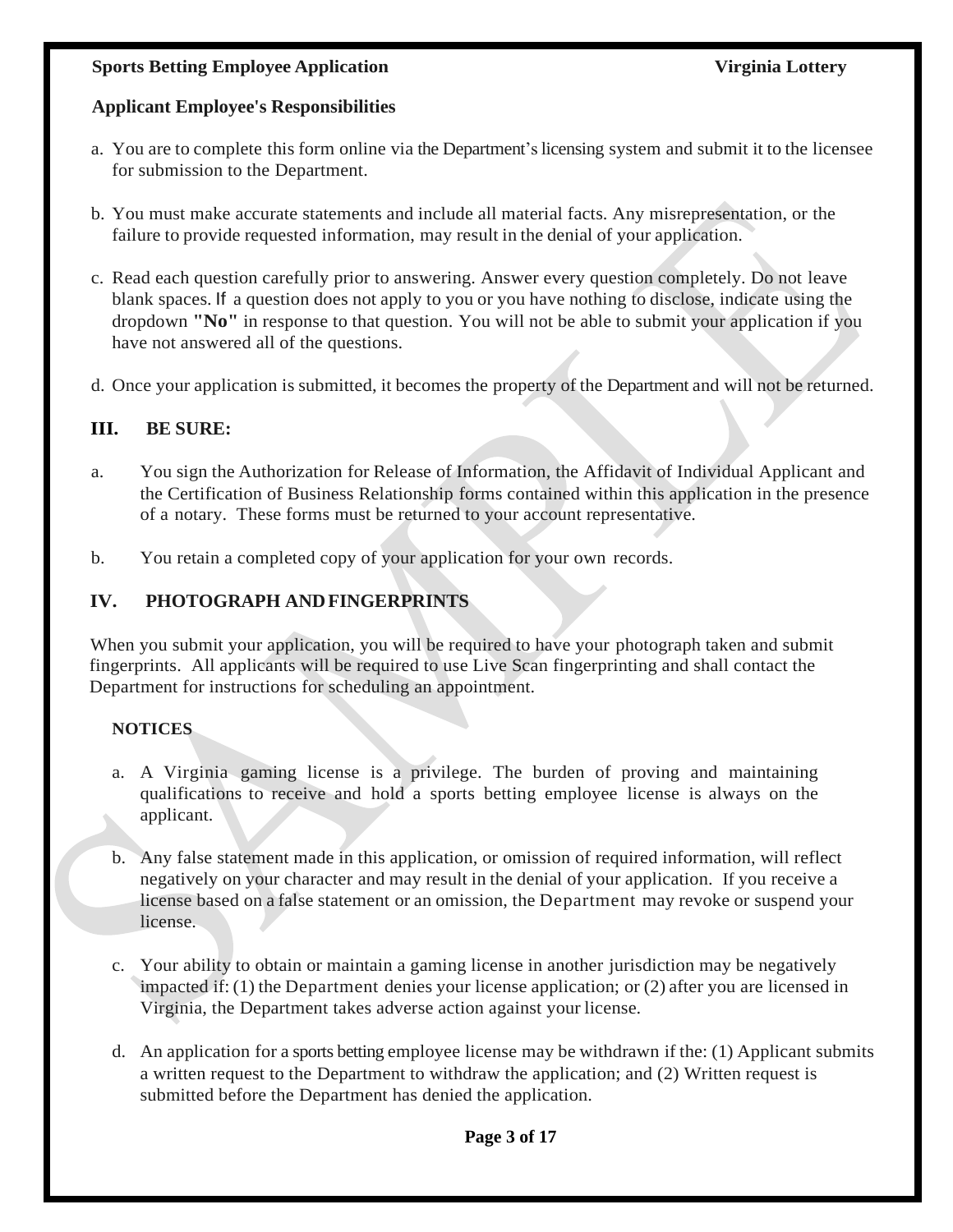**NOTE:** A Sports betting Gaming Employee License application that has been submitted and accepted for filing and all related materials submitted to the Department shall become property of the Department and will not be returned to the applicant.

# **FEES AND WIRING INSTRUCTIONS**

,

**Total fee required at application................................................................. \$ 500.00**

**NOTE: Fees** are due at the time of application. They are non-refundable. Your fee shall be sent via wire or ACH as follows:

#### **Wire payment to:**

1.

- 1. Virginia Lottery Account Number: 4 3 5 0 2 9 0 8 7 4 46
	-
- 2. Name of the Account: Gaming License Fees
- 3. Transit Routing: 026009593

#### **ACH payment to:**

- 1. Virginia Lottery Account Number: 435029087446
- 2. Name of the Account: Gaming License Fees
- 3. Transit Routing: 051000017

# **LICENSURETERM**

**Initial Term – 3 Years**

**Renewal Term – 3 Years**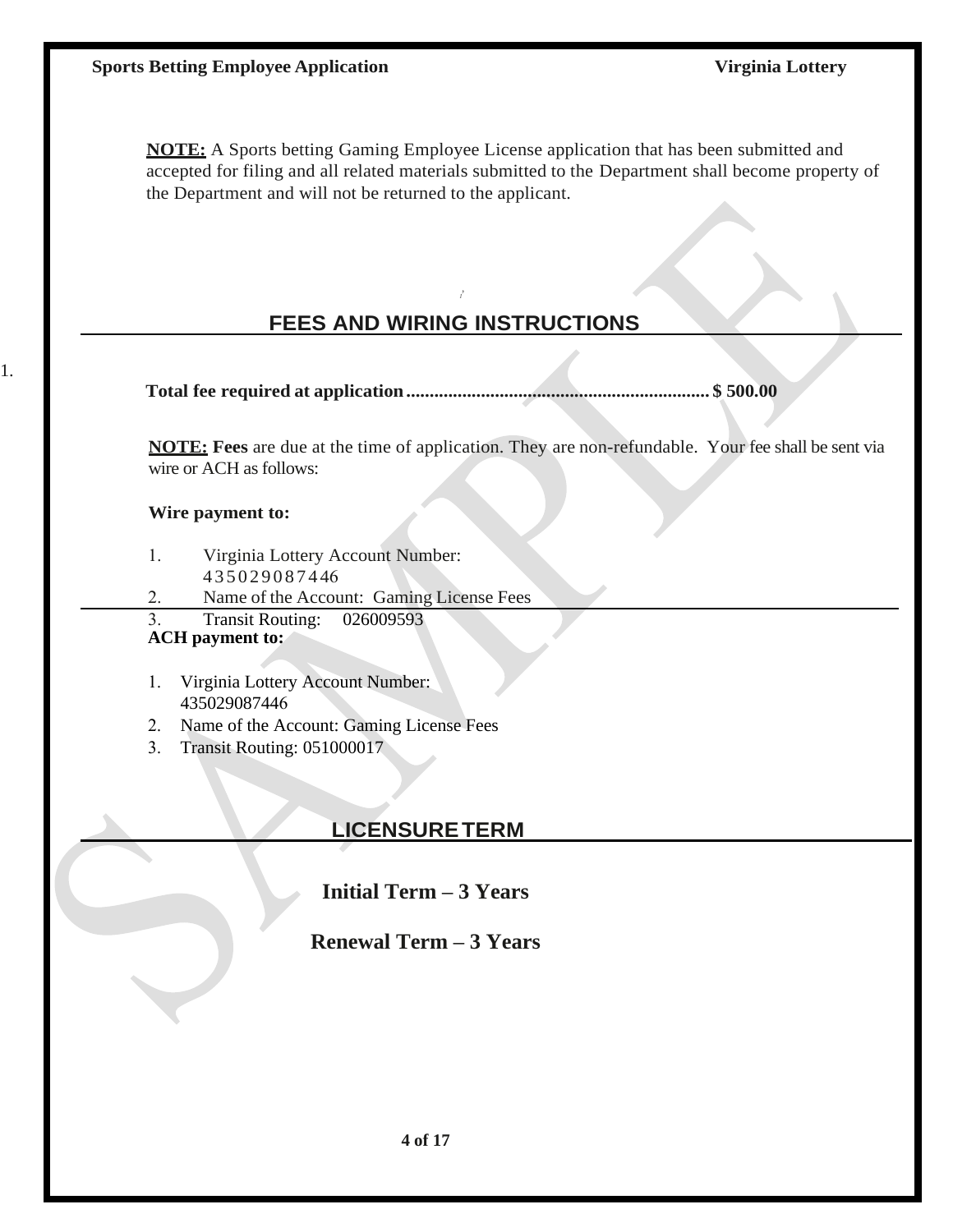|                                                                           | <b>Sports Betting Employee Application</b>                                   |                                |                                                | <b>Virginia Lottery</b>                                                                                    |
|---------------------------------------------------------------------------|------------------------------------------------------------------------------|--------------------------------|------------------------------------------------|------------------------------------------------------------------------------------------------------------|
| <b>Name of Gaming Licensee:</b><br>(You must have an offer to work from a |                                                                              |                                |                                                |                                                                                                            |
| Licensee or potential licensee)                                           |                                                                              |                                |                                                |                                                                                                            |
| <b>Type of Licensee</b>                                                   |                                                                              |                                | □Permit Holder □Supplier □Vendor               |                                                                                                            |
| <b>Position Applicant is Applying for:</b>                                |                                                                              |                                |                                                |                                                                                                            |
|                                                                           |                                                                              | <b>NAME AND ADDRESS</b>        |                                                |                                                                                                            |
| I. Last Name                                                              | <b>First Name</b>                                                            |                                | Middle Name                                    | Suffix(Jr., Sr., etc.)                                                                                     |
| 2. Maiden Name                                                            |                                                                              |                                |                                                | 13. Date of Birth                                                                                          |
| 4. Address Line I                                                         |                                                                              | Address Line 2                 |                                                |                                                                                                            |
|                                                                           |                                                                              |                                |                                                |                                                                                                            |
| Address Line 3                                                            | City                                                                         | County                         |                                                | State/Province                                                                                             |
| <del>Zip Code</del><br>Country                                            | э. ешин Addies                                                               |                                |                                                |                                                                                                            |
| Address Line 3                                                            | City                                                                         | County                         |                                                | State/Province                                                                                             |
|                                                                           |                                                                              |                                | Home Phone                                     |                                                                                                            |
| Zip Code<br>Country                                                       | <b>Email Address</b>                                                         |                                |                                                | Cell Phone                                                                                                 |
|                                                                           |                                                                              | <b>DESCRIPTIVE INFORMATION</b> |                                                |                                                                                                            |
| 9. Height                                                                 | 10. Weight                                                                   | 11. Social Security Number     | 12. Drivers License                            |                                                                                                            |
| FT<br>IN                                                                  | 1bs                                                                          |                                | State Issued:                                  |                                                                                                            |
| in detail:                                                                | 13. Do you have any Tattoos, scars or distinguishing marks? If yes, describe | 14. MARITAL STATUS:            |                                                |                                                                                                            |
|                                                                           |                                                                              | <b>SINGLE</b>                  |                                                | <b>MARRIED</b>                                                                                             |
| 15. PLACE OF BIRTH:                                                       |                                                                              | <b>SEPARATED</b>               |                                                | <b>DIVORCED</b>                                                                                            |
|                                                                           |                                                                              | WIDOWED                        |                                                | <b>DOMESTIC PARTNERSHIP</b>                                                                                |
| State/Province<br>City/Town                                               | Country                                                                      | IS. DOB                        | 19. Spouse's/Partner Social Security Number    |                                                                                                            |
| 16. Name of Spouse/Partner<br>20. HAIR COLOR                              | 17. Spouses Maiden Name (AKA)<br>21. EYE COLOR                               | 22. SEX<br>23                  |                                                |                                                                                                            |
| $(BK)Black$ (BR) Brown                                                    | $(BK)$ Black $\Box$<br>(BR) Brown                                            |                                |                                                | RACE*Are you of Hispanic/Latino origin? □ Yes □ No                                                         |
| $\Box$ (BD) Blonde $\Box$ (RD) Red                                        | (HZ) Hazel $\Box$<br>(BL) Blue<br>Г                                          | $\Box$ (M) Male                | $\Box$ Caucasian $\Box$ Black/African American |                                                                                                            |
| $\Box$ (GY) Gray $\Box$ (WH)White<br>(BA) Bald                            | $(GY)$ Gray $\Box$ (GR) Green                                                | $\Box$ (F) Female              |                                                | $\Box$ Native Hawaiian/Pacific Islander $\Box$ Asian<br>$\Box$ American Indian/Alaska Native $\Box$ Other: |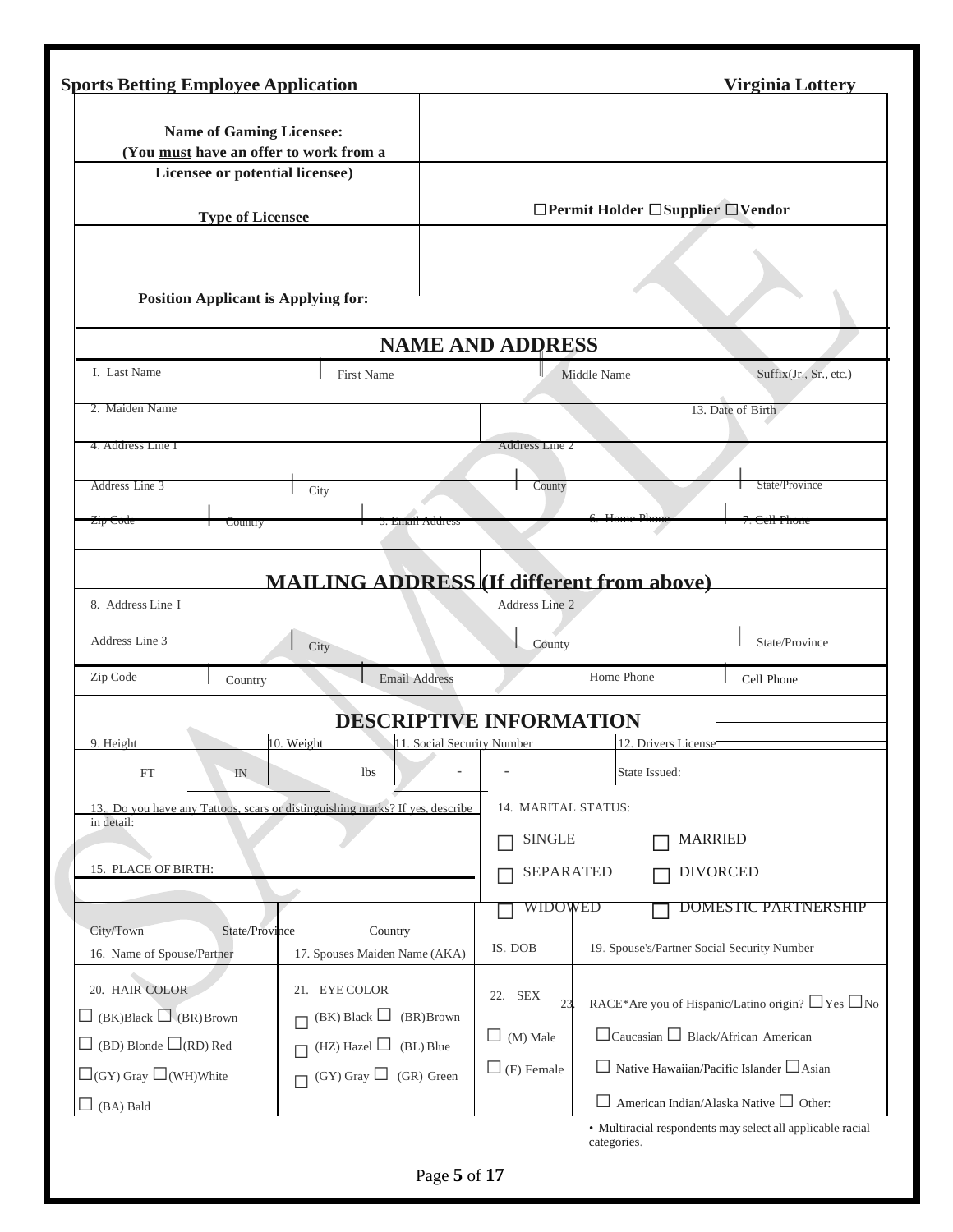# Sports Betting Employee Application **Virginia Lottery**

|                                                   |                                                                                    | LIST ANY OTHER NAME OR NAMES YOU HAVE BEEN KNOWN BY<br>(INCLUDE ALIASES; NICKNAMES; MARRIED NAMES)                                                                                                                                 |                                      |                                |                               |
|---------------------------------------------------|------------------------------------------------------------------------------------|------------------------------------------------------------------------------------------------------------------------------------------------------------------------------------------------------------------------------------|--------------------------------------|--------------------------------|-------------------------------|
| any other names used.                             |                                                                                    | 24. Have you been known by any other name or names? YES $\Box$ NO $\Box$<br>If YES, list the additional names below and specify dates for use for each. Include maiden name, aliases, nicknames or                                 |                                      |                                |                               |
| <b>Last Name</b>                                  | <b>First Name</b>                                                                  | <b>Middle Name</b>                                                                                                                                                                                                                 | <b>Suffix</b>                        | From<br><b>Date</b>            | T <sub>o</sub><br><b>Date</b> |
|                                                   |                                                                                    |                                                                                                                                                                                                                                    |                                      |                                |                               |
| 25. Are you a United States citizen?              |                                                                                    | YES $\Box$<br>$NO$ $\Box$                                                                                                                                                                                                          |                                      | If NO, complete the following: |                               |
| Country of Citizenship<br>a.                      |                                                                                    |                                                                                                                                                                                                                                    |                                      |                                |                               |
| Name and Address of sponsor<br>upon your arrival: |                                                                                    |                                                                                                                                                                                                                                    |                                      |                                |                               |
| b. If a naturalized<br>citizen complete           | 2. Date Granted:<br>3. Court:<br>4. City/State of Court:<br>5. Certificate Number: | 1. C.I.S. Registration Number:                                                                                                                                                                                                     |                                      | .Court:                        |                               |
| c.                                                |                                                                                    | If you are a legally authorized Permanent Resident Alien, provide the "A" number from your Permanent Resident Card:                                                                                                                |                                      |                                |                               |
| Card Number:                                      |                                                                                    |                                                                                                                                                                                                                                    | (Attach a color copy front and back) |                                |                               |
|                                                   |                                                                                    | d. If you do not possess a Permanent Resident Card but are authorized to work in the United States, please describe the U.S.<br>Work Visa that you possess and provide the Visa number:                                            |                                      |                                |                               |
|                                                   | Description of Authorization:                                                      |                                                                                                                                                                                                                                    |                                      |                                |                               |
|                                                   |                                                                                    | VISA#:                                                                                                                                                                                                                             |                                      |                                |                               |
| e.                                                |                                                                                    | Acceptable forms of documentation that establish both identity and employment authorization which will be accepted. All<br>documents must be unexpired, and a color copy uploaded into the Department's s online licensing system: |                                      |                                |                               |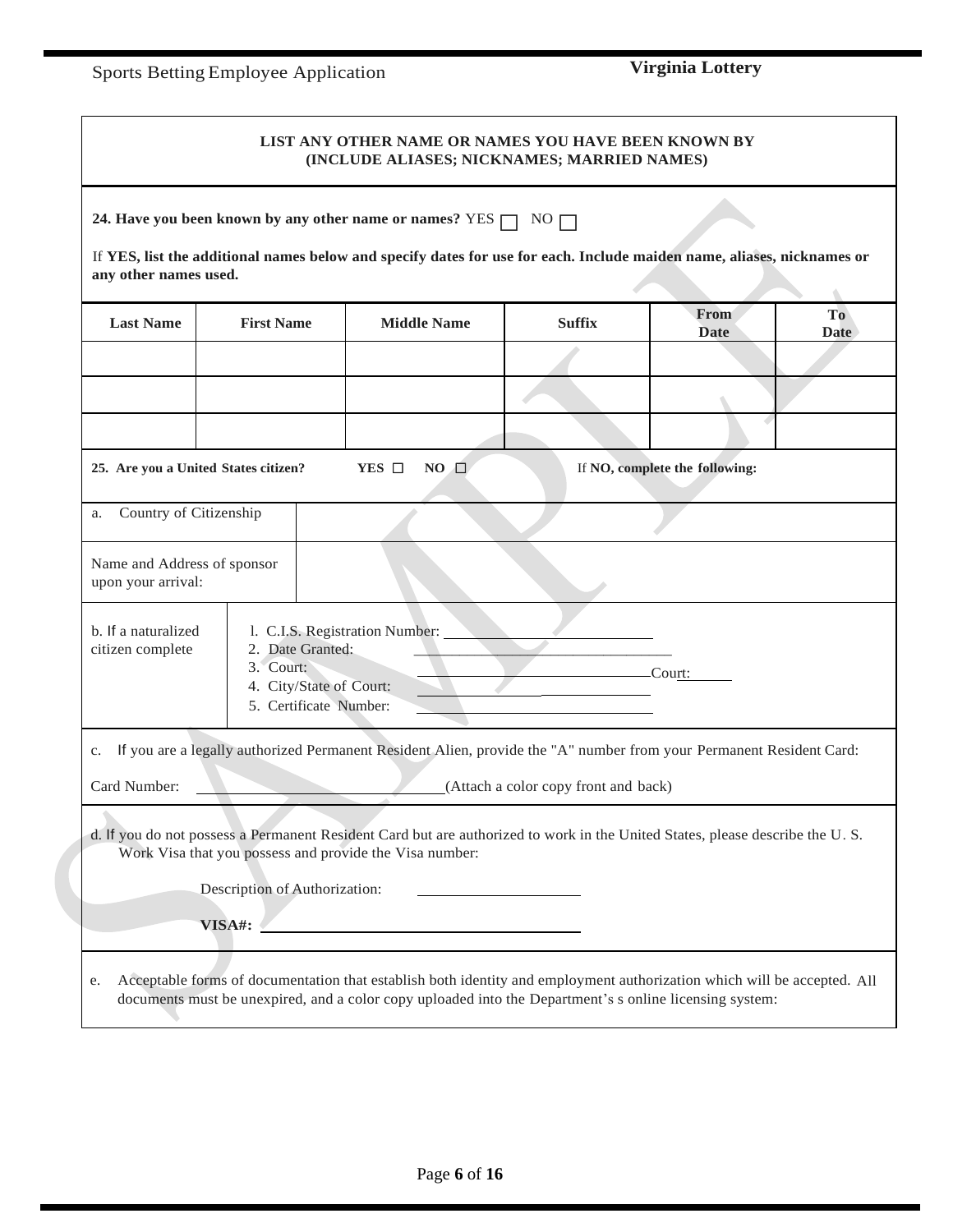## **Sports Betting Gaming Employee Application Virginia Lottery**

| <b>Document</b>                                 | <b>Document Number</b> | <b>Issuance</b><br><b>Date</b> | <b>Expiration</b><br><b>Date</b> |
|-------------------------------------------------|------------------------|--------------------------------|----------------------------------|
| Permanent Resident Card, Form 1-551             |                        |                                |                                  |
| Pennanent Resident Stamp, 1-551                 |                        |                                |                                  |
| Employment Authorization Document,<br>Form1-766 |                        |                                |                                  |
| Arrival Departure Record, Form 1-94             |                        |                                |                                  |
| Arrival Departure Record, Form I-94A            |                        |                                |                                  |
| <b>Admission Stamp</b>                          |                        |                                |                                  |
| 1-94 in Unexpired Foreign Passport              |                        |                                |                                  |
| Form I-797A, Notice of Action with 1-94         |                        |                                |                                  |
| Global Entry 1-94                               |                        |                                |                                  |
| Form 1-571, Refugee Travel Document             |                        |                                |                                  |
| Form 1-327, Re-entry Permit                     |                        |                                |                                  |
| DS-2019                                         |                        |                                |                                  |
| Form 1-20, Certificate of Eligibility           |                        |                                |                                  |
| Machine Readable Immigrant Visa                 |                        |                                |                                  |
| Certificate of Naturalization                   |                        |                                |                                  |

**Account Representative:** If you have received any of the above documents provide the number assigned to the document, the issuance date and expiration date. You must upload into Department's online licensing system a color copy of the document, front and back, and any other documentation of authorization to be employed in the United States.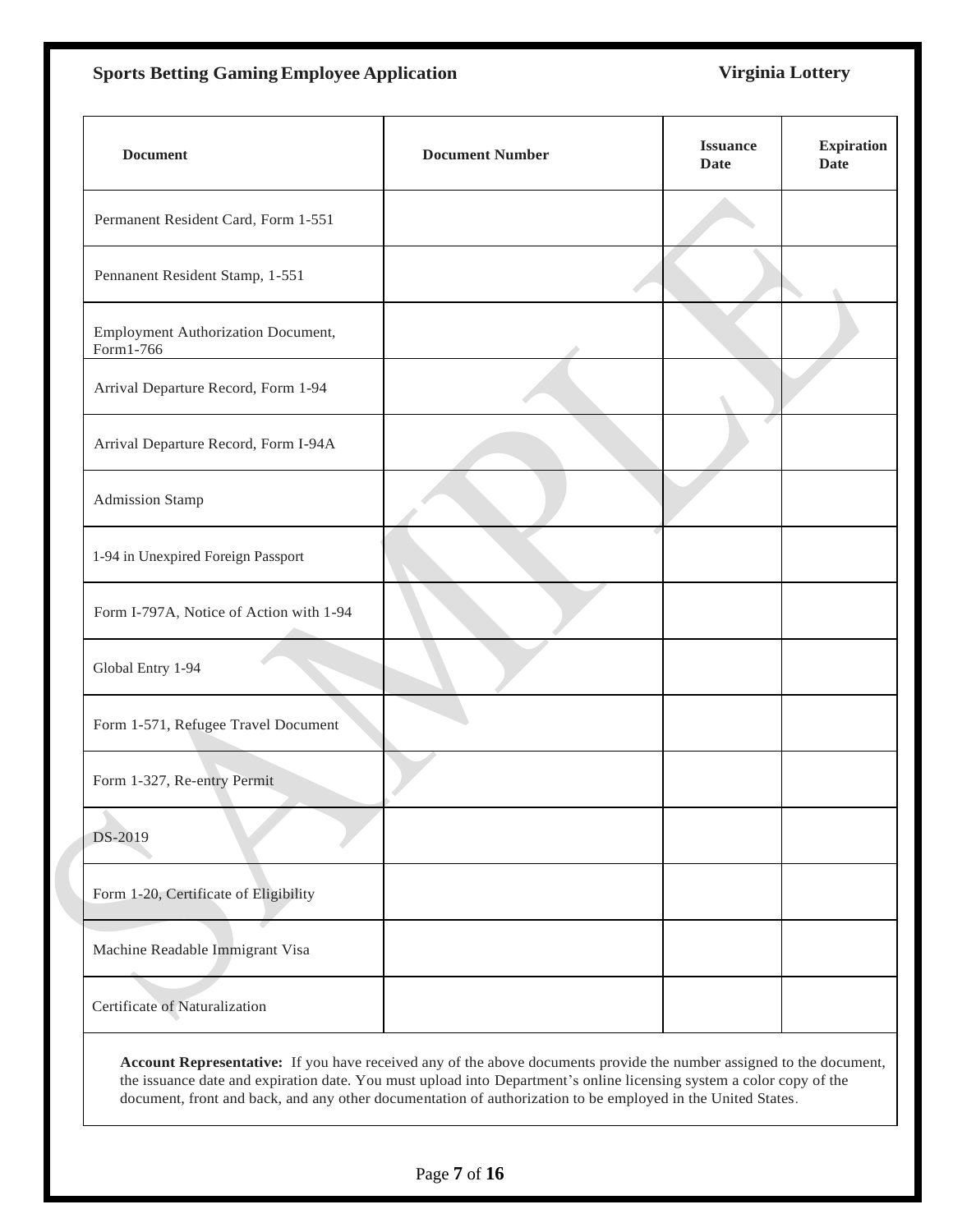#### **Sports BettingEmployee Application Virginia Lottery**

In the event you are not in possession of any of the above documentation, provide one document from column  $# 1$ **and one document from column# 2 below. Column# 1 Documents that Establish Identity Column# 2 Documents that Establish Employment Authorization** Driver's license or ID card issued by a state or outlying possession of the United States, provided it contains a photograph or information such as name, date of birth, gender, height, eye color, and address A Social Security Account Number card unless the card includes one of the following restrictions: (1) NOT **VALID** FOR EMPLOYMENT (2) VAUD FOR WORK ONLY WITH INS AUTHORIZATION (3) VALID FOR WORK ONLY WITH OHS AUTHORIZATION NOTE: A copy (such as a metal or plastic reproduction) is not acceptable. ID card issued by federal, state, or local government agencies or entities, provided it contains a photograph or information such as name, date of birth, gender, height, eye color, and address Certification of Birth Abroad issued by the U.S. Department of State (Form FS-545) School ID card with a photograph Certification of Report of Birth issued by the U.S. Department of State (Form DS-1350) Voter's registration card Original or certified copy of a birth certificate issued by a state, county, municipal authority, or outlying possession of the United States bearing an official seal U.S. military card or draft record Native American tribal document Military dependent's ID card Identification Card for Use of Resident Citizen in the United States (Form I-179) U.S. Coast Guard Merchant Mariner Card Employment authorization document issued by OHS Native American tribal document Driver's license issued by a Canadian government authority If you are submitting any of the above documents from List#  $1$  or# 2 you must upload into the Department's online gaming licensing system a legible color copy of the document, front and back, including document number, issuance and expiration dates. **26. Have you ever been issued a passport?** ☐ YES ☐NO If, **yes please complete the following:**

| <b>Passport Number</b> | <b>Country of Issue</b> | <b>Place Issued</b> | <b>Date Issued</b> | <b>Expiration Date</b> |
|------------------------|-------------------------|---------------------|--------------------|------------------------|
|                        |                         |                     |                    |                        |
|                        |                         |                     |                    |                        |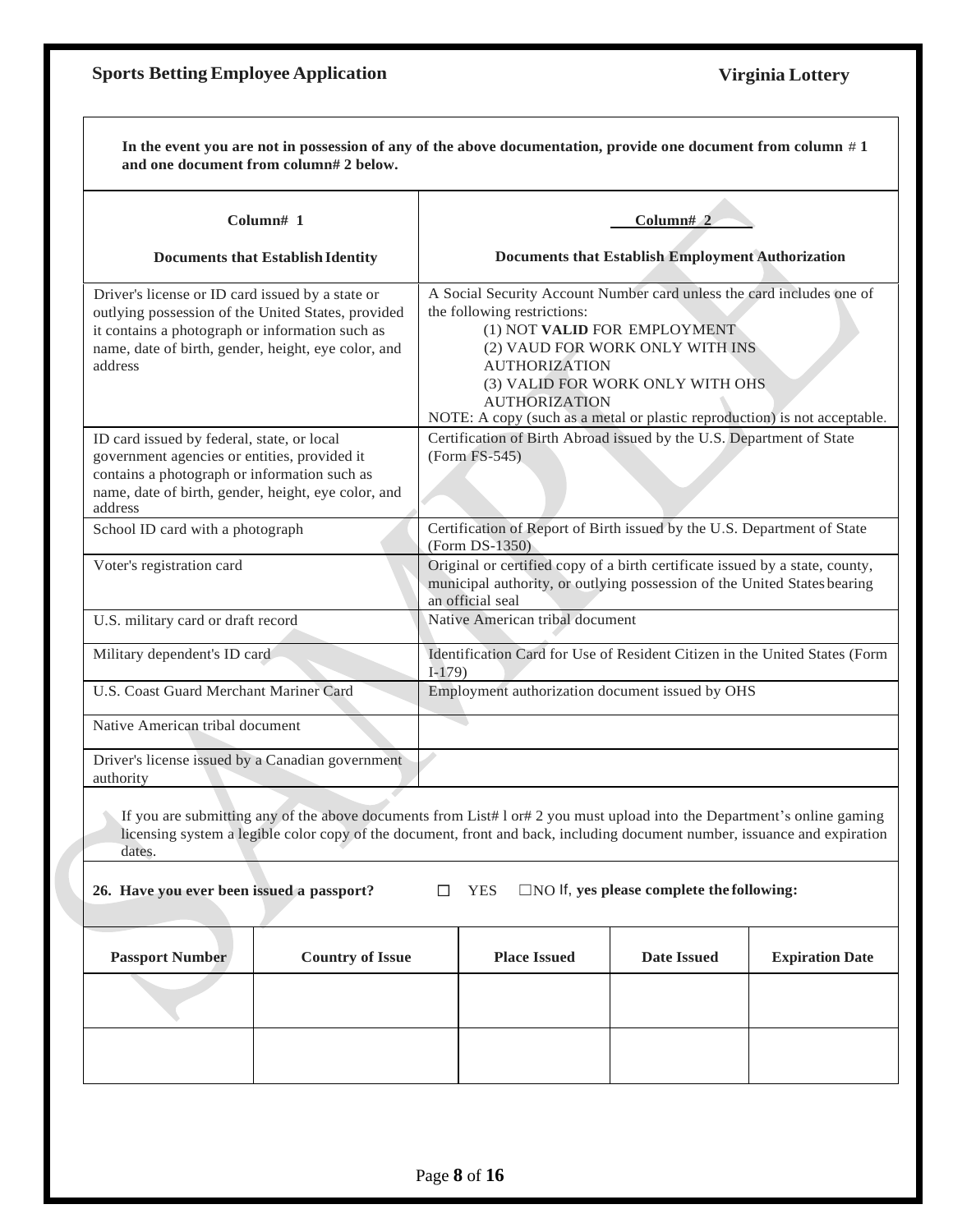# **Sports Betting EmployeeApplication Virginia Lottery**

### **RESIDENCE**

**27.** Beginning with your current residence(s) and working backwards complete the following information for each place where you have lived (including residences while attending college or while in the military service) during the past three (3) years or since the age of 18, whichever is less.*.*

|                 | <b>Dates</b>                  | <b>Address</b><br>(Number, Street, Apt.#, City/town,                                                                                                                                                                                                                                                                                                                         |                                                                                    | Own<br>or |  |                                   | Name, Address & Telephone Number of<br>Landlord or Mortgage Company, if any. |
|-----------------|-------------------------------|------------------------------------------------------------------------------------------------------------------------------------------------------------------------------------------------------------------------------------------------------------------------------------------------------------------------------------------------------------------------------|------------------------------------------------------------------------------------|-----------|--|-----------------------------------|------------------------------------------------------------------------------|
| From:<br>(MoYr) | To:<br>(MoYr)                 | <b>State/Province, Zip Code</b>                                                                                                                                                                                                                                                                                                                                              |                                                                                    | Rent      |  |                                   |                                                                              |
|                 |                               |                                                                                                                                                                                                                                                                                                                                                                              |                                                                                    |           |  |                                   |                                                                              |
|                 |                               |                                                                                                                                                                                                                                                                                                                                                                              |                                                                                    |           |  |                                   |                                                                              |
|                 |                               |                                                                                                                                                                                                                                                                                                                                                                              |                                                                                    |           |  |                                   |                                                                              |
|                 |                               |                                                                                                                                                                                                                                                                                                                                                                              |                                                                                    |           |  |                                   |                                                                              |
|                 |                               |                                                                                                                                                                                                                                                                                                                                                                              |                                                                                    |           |  |                                   |                                                                              |
|                 |                               |                                                                                                                                                                                                                                                                                                                                                                              |                                                                                    |           |  |                                   |                                                                              |
|                 |                               |                                                                                                                                                                                                                                                                                                                                                                              |                                                                                    |           |  |                                   |                                                                              |
|                 |                               |                                                                                                                                                                                                                                                                                                                                                                              |                                                                                    |           |  |                                   |                                                                              |
|                 | <b>EMPLOYMENT</b>             |                                                                                                                                                                                                                                                                                                                                                                              |                                                                                    |           |  |                                   |                                                                              |
|                 |                               | 28. Beginning with your present job and working backwards, list below all periods of employment for the past three years or<br>from age 18, whichever is less. Give dates of any unemployment between jobs in proper sequence. Include all part-time and<br>full-time employment and any military service. For all gaming licenses note your license number under the Title. |                                                                                    |           |  |                                   |                                                                              |
|                 |                               |                                                                                                                                                                                                                                                                                                                                                                              |                                                                                    |           |  |                                   |                                                                              |
| From:<br>(MoYr) | <b>Dates</b><br>To:<br>(MoYr) | <b>Name, Address and Telephone</b><br><b>Number of Employer(s)</b>                                                                                                                                                                                                                                                                                                           | <b>Title/Position Held and</b><br><b>Description of Duties</b><br>(License Number) |           |  | <b>Supervisors</b><br><b>Name</b> | <b>Reason for</b><br>Leaving/<br><b>Compensation at</b><br><b>Departure</b>  |
|                 |                               |                                                                                                                                                                                                                                                                                                                                                                              |                                                                                    |           |  |                                   |                                                                              |
|                 |                               |                                                                                                                                                                                                                                                                                                                                                                              |                                                                                    |           |  |                                   |                                                                              |
|                 |                               |                                                                                                                                                                                                                                                                                                                                                                              |                                                                                    |           |  |                                   |                                                                              |
|                 |                               |                                                                                                                                                                                                                                                                                                                                                                              |                                                                                    |           |  |                                   |                                                                              |
|                 |                               |                                                                                                                                                                                                                                                                                                                                                                              |                                                                                    |           |  |                                   |                                                                              |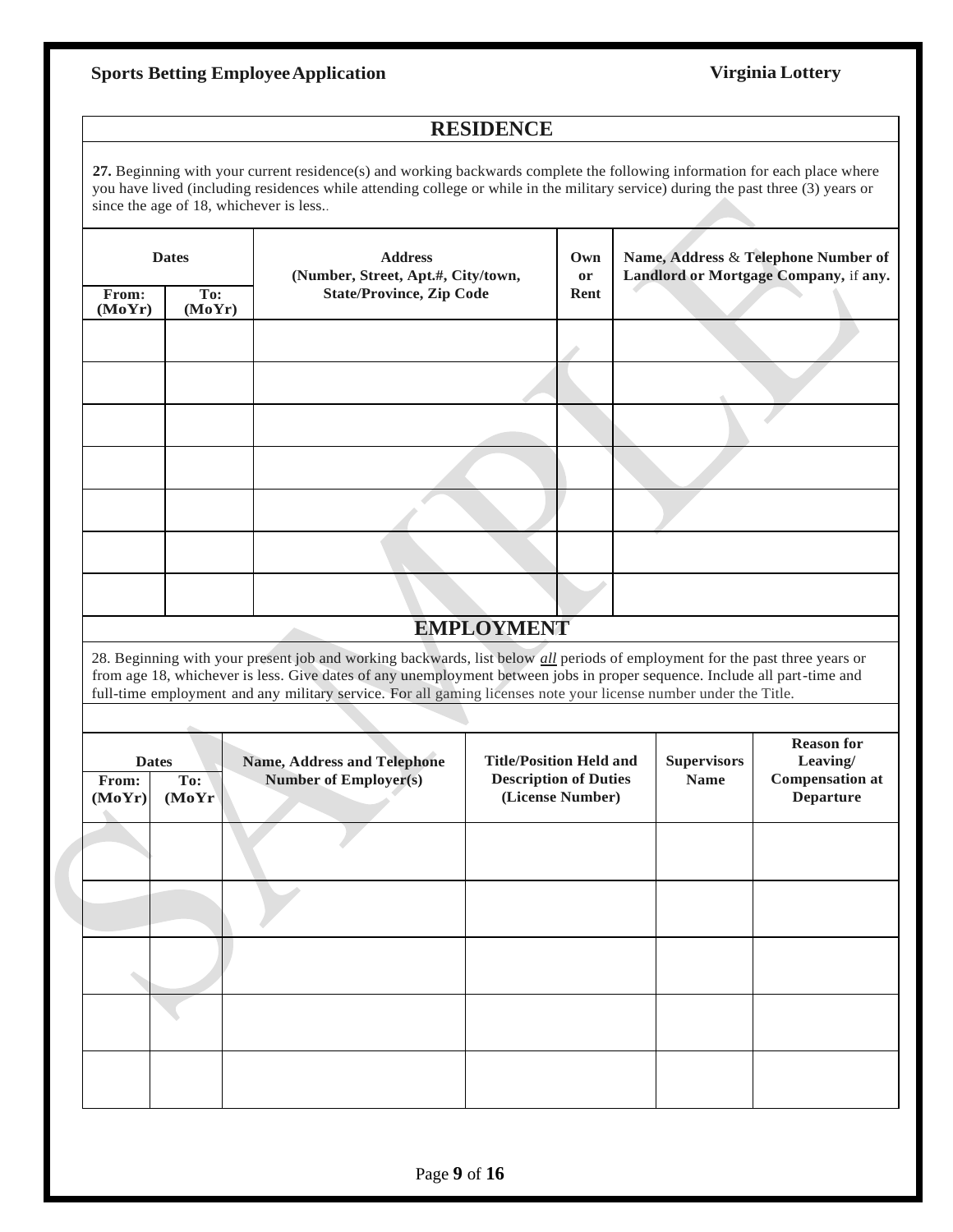| <b>Sports Betting Employee Application</b> |  |  |  |  |
|--------------------------------------------|--|--|--|--|
|--------------------------------------------|--|--|--|--|

|                      | 29. Have you ever been discharged or asked to resign from a job?                                                                                                                                                                                                                                                                        |                                            | $\Box$ NO If Yes, complete below.<br>$\square$ YES                                                                                                                                                                                                                                                                                                                                                                                                                                                                                                                                 |  |  |
|----------------------|-----------------------------------------------------------------------------------------------------------------------------------------------------------------------------------------------------------------------------------------------------------------------------------------------------------------------------------------|--------------------------------------------|------------------------------------------------------------------------------------------------------------------------------------------------------------------------------------------------------------------------------------------------------------------------------------------------------------------------------------------------------------------------------------------------------------------------------------------------------------------------------------------------------------------------------------------------------------------------------------|--|--|
|                      | <b>Employers Name &amp; Address</b>                                                                                                                                                                                                                                                                                                     | Date of Discharge or<br><b>Resignation</b> | <b>Reason for Leaving</b>                                                                                                                                                                                                                                                                                                                                                                                                                                                                                                                                                          |  |  |
|                      |                                                                                                                                                                                                                                                                                                                                         |                                            |                                                                                                                                                                                                                                                                                                                                                                                                                                                                                                                                                                                    |  |  |
|                      |                                                                                                                                                                                                                                                                                                                                         |                                            |                                                                                                                                                                                                                                                                                                                                                                                                                                                                                                                                                                                    |  |  |
|                      |                                                                                                                                                                                                                                                                                                                                         |                                            |                                                                                                                                                                                                                                                                                                                                                                                                                                                                                                                                                                                    |  |  |
|                      |                                                                                                                                                                                                                                                                                                                                         |                                            |                                                                                                                                                                                                                                                                                                                                                                                                                                                                                                                                                                                    |  |  |
|                      |                                                                                                                                                                                                                                                                                                                                         |                                            | CIVIL, CRIMINAL & INVESTIGATORY PROCEEDINGS                                                                                                                                                                                                                                                                                                                                                                                                                                                                                                                                        |  |  |
| DEFINITIONS:         | For purposes of this question:                                                                                                                                                                                                                                                                                                          |                                            | Prior to answering this question, carefully review the definitions and instructions which follow.                                                                                                                                                                                                                                                                                                                                                                                                                                                                                  |  |  |
|                      | "crime or offense" as defined in subsection C.                                                                                                                                                                                                                                                                                          |                                            | A. "Arrest" includes any time that you were stopped by any law enforcement officer and advised that you were<br>under arrest, detained, held for questioning or were requested by a law enforcement officer to come to a law<br>enforcement office or facility and answer questions. "Arrest" also includes any circumstances in which you were<br>taken into custody by any law enforcement officer, fingerprinted, detained in any jail or detention center, or<br>otherwise been the subject of a court order to appear in a judicial proceeding in which you were accused of a |  |  |
| В.                   | of any "offense."                                                                                                                                                                                                                                                                                                                       |                                            | "Charge" includes any indictment, complaint, information, summons, or other notice of the alleged commission                                                                                                                                                                                                                                                                                                                                                                                                                                                                       |  |  |
| $\mathbf{C}$ .       | "Offense" includes all felonies, misdemeanors, and summary offenses that may have required you to appear<br>before any municipal, state, or federal grand jury, court, or any other judicial tribunal except juvenile court.<br>"Offense" also includes all driving-related charges or offense which carry any period of incarceration. |                                            |                                                                                                                                                                                                                                                                                                                                                                                                                                                                                                                                                                                    |  |  |
| <b>INSTRUCTIONS:</b> |                                                                                                                                                                                                                                                                                                                                         |                                            |                                                                                                                                                                                                                                                                                                                                                                                                                                                                                                                                                                                    |  |  |
|                      | <b>Answer "YES"</b> and provide all information to the best of your ability EVEN IF:                                                                                                                                                                                                                                                    |                                            |                                                                                                                                                                                                                                                                                                                                                                                                                                                                                                                                                                                    |  |  |
| А.                   | You did not commit the offense charged;                                                                                                                                                                                                                                                                                                 |                                            |                                                                                                                                                                                                                                                                                                                                                                                                                                                                                                                                                                                    |  |  |
| B.                   | The charges were dismissed or downgraded to a lesser charge;                                                                                                                                                                                                                                                                            |                                            |                                                                                                                                                                                                                                                                                                                                                                                                                                                                                                                                                                                    |  |  |
| C.                   | You completed a pretrial intervention or other rehabilitation or diversionary program;                                                                                                                                                                                                                                                  |                                            |                                                                                                                                                                                                                                                                                                                                                                                                                                                                                                                                                                                    |  |  |
| D.                   | You were not convicted;                                                                                                                                                                                                                                                                                                                 |                                            |                                                                                                                                                                                                                                                                                                                                                                                                                                                                                                                                                                                    |  |  |
| Е.                   | You did not serve any time in a correctional facility;                                                                                                                                                                                                                                                                                  |                                            |                                                                                                                                                                                                                                                                                                                                                                                                                                                                                                                                                                                    |  |  |
| F.                   | The charges or offenses happened a long time ago; or                                                                                                                                                                                                                                                                                    |                                            |                                                                                                                                                                                                                                                                                                                                                                                                                                                                                                                                                                                    |  |  |
| G.                   | You were not arrested for the charge.                                                                                                                                                                                                                                                                                                   |                                            |                                                                                                                                                                                                                                                                                                                                                                                                                                                                                                                                                                                    |  |  |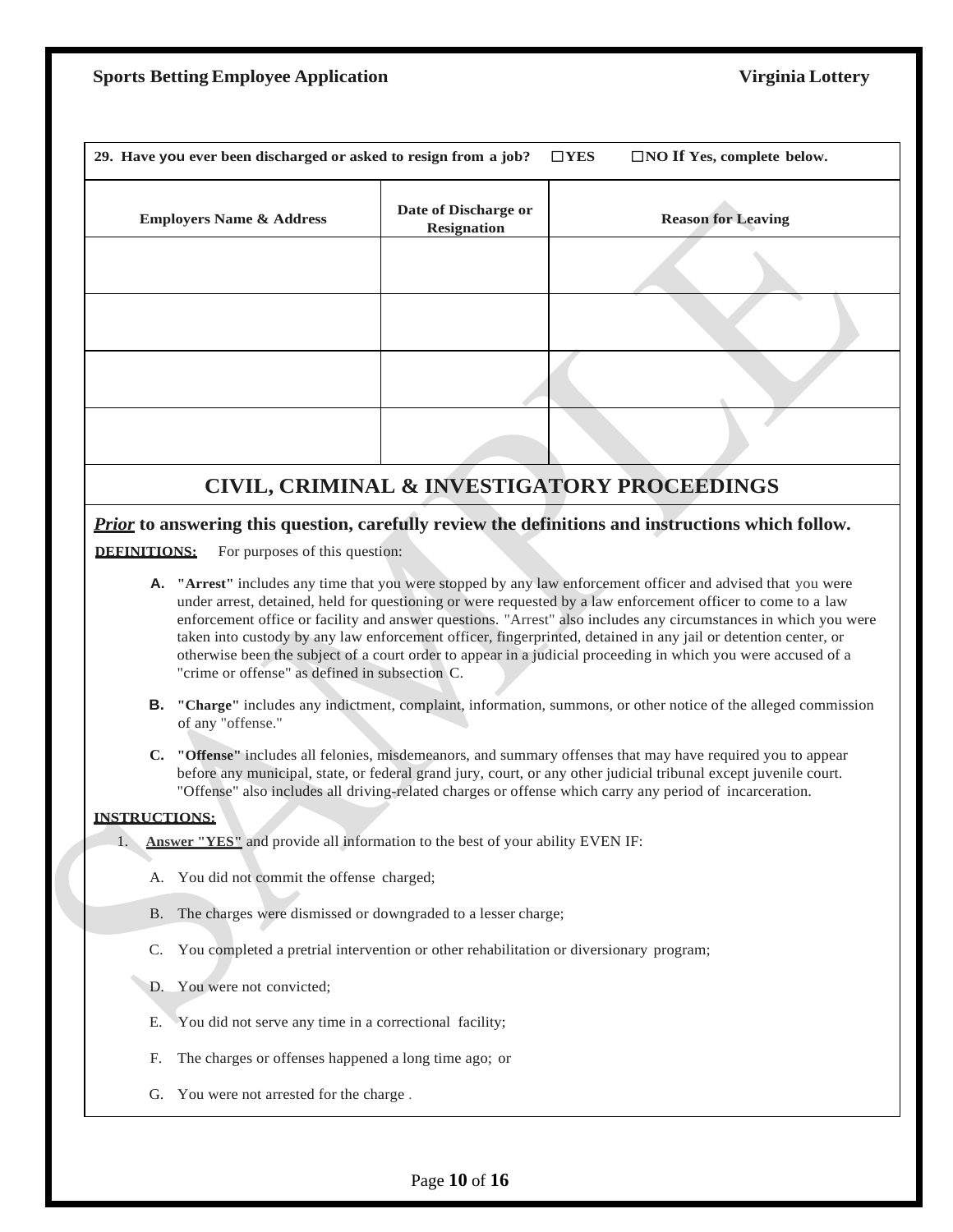| 2. Answer "NO" if:                                                                                                                                                                                                                                                                     |                                       |                                                                                            |                                                                                              |                                                                                                          |
|----------------------------------------------------------------------------------------------------------------------------------------------------------------------------------------------------------------------------------------------------------------------------------------|---------------------------------------|--------------------------------------------------------------------------------------------|----------------------------------------------------------------------------------------------|----------------------------------------------------------------------------------------------------------|
| You have never been charged with or arrested for any crime or offense;<br>a)                                                                                                                                                                                                           |                                       |                                                                                            |                                                                                              |                                                                                                          |
| b)                                                                                                                                                                                                                                                                                     |                                       | including any sentence that a court imposed, was adjudicated entirely in juvenile court;   |                                                                                              | You were arrested or charged when you were under eighteen (18) years of age and your arrest or charge,   |
| C)                                                                                                                                                                                                                                                                                     | by a court of competent jurisdiction. |                                                                                            |                                                                                              | The records of the charge or arrest have been expunged pursuant to an order of court or otherwise sealed |
| $\Box$ I have read and understand the definitions and instructions                                                                                                                                                                                                                     |                                       |                                                                                            |                                                                                              |                                                                                                          |
|                                                                                                                                                                                                                                                                                        |                                       | <b>IMPORTANT</b>                                                                           |                                                                                              |                                                                                                          |
| The Department will make inquiries to establish whether the identified individuals have had any involvement<br>with law enforcement agencies.<br>Failure to disclose any such involvement will be taken into account in assessing the Applicant's character, honesty and<br>integrity. |                                       |                                                                                            |                                                                                              |                                                                                                          |
| Do you understand?: $\square$                                                                                                                                                                                                                                                          | N <sub>O</sub><br><b>YES</b>          |                                                                                            |                                                                                              |                                                                                                          |
| 30. Have you ever been arrested or charged with any offense in any jurisdiction?<br>If yes, complete the following chart:                                                                                                                                                              |                                       |                                                                                            |                                                                                              | YES $\Box$ NO                                                                                            |
| <b>Nature of Charge or</b><br><b>Offense/Location of</b><br><b>Where Incident</b><br><b>Occurred</b>                                                                                                                                                                                   | Date of Charge or<br><b>Offense</b>   | <b>Name and Address</b><br>of Law Enforcement<br><b>Agency or Court</b><br><b>Involved</b> | <b>Disposition</b><br>(Convicted,<br>Acquitted,<br>Dismissed,<br>Pending, Pardoned,<br>etc.) | <b>Sentence</b><br>(if any)                                                                              |
|                                                                                                                                                                                                                                                                                        |                                       |                                                                                            |                                                                                              |                                                                                                          |
|                                                                                                                                                                                                                                                                                        |                                       |                                                                                            |                                                                                              |                                                                                                          |
|                                                                                                                                                                                                                                                                                        |                                       |                                                                                            |                                                                                              |                                                                                                          |
|                                                                                                                                                                                                                                                                                        |                                       |                                                                                            |                                                                                              |                                                                                                          |
|                                                                                                                                                                                                                                                                                        |                                       |                                                                                            |                                                                                              |                                                                                                          |
|                                                                                                                                                                                                                                                                                        |                                       |                                                                                            |                                                                                              |                                                                                                          |
|                                                                                                                                                                                                                                                                                        |                                       |                                                                                            |                                                                                              |                                                                                                          |
|                                                                                                                                                                                                                                                                                        |                                       |                                                                                            |                                                                                              |                                                                                                          |
|                                                                                                                                                                                                                                                                                        |                                       |                                                                                            |                                                                                              |                                                                                                          |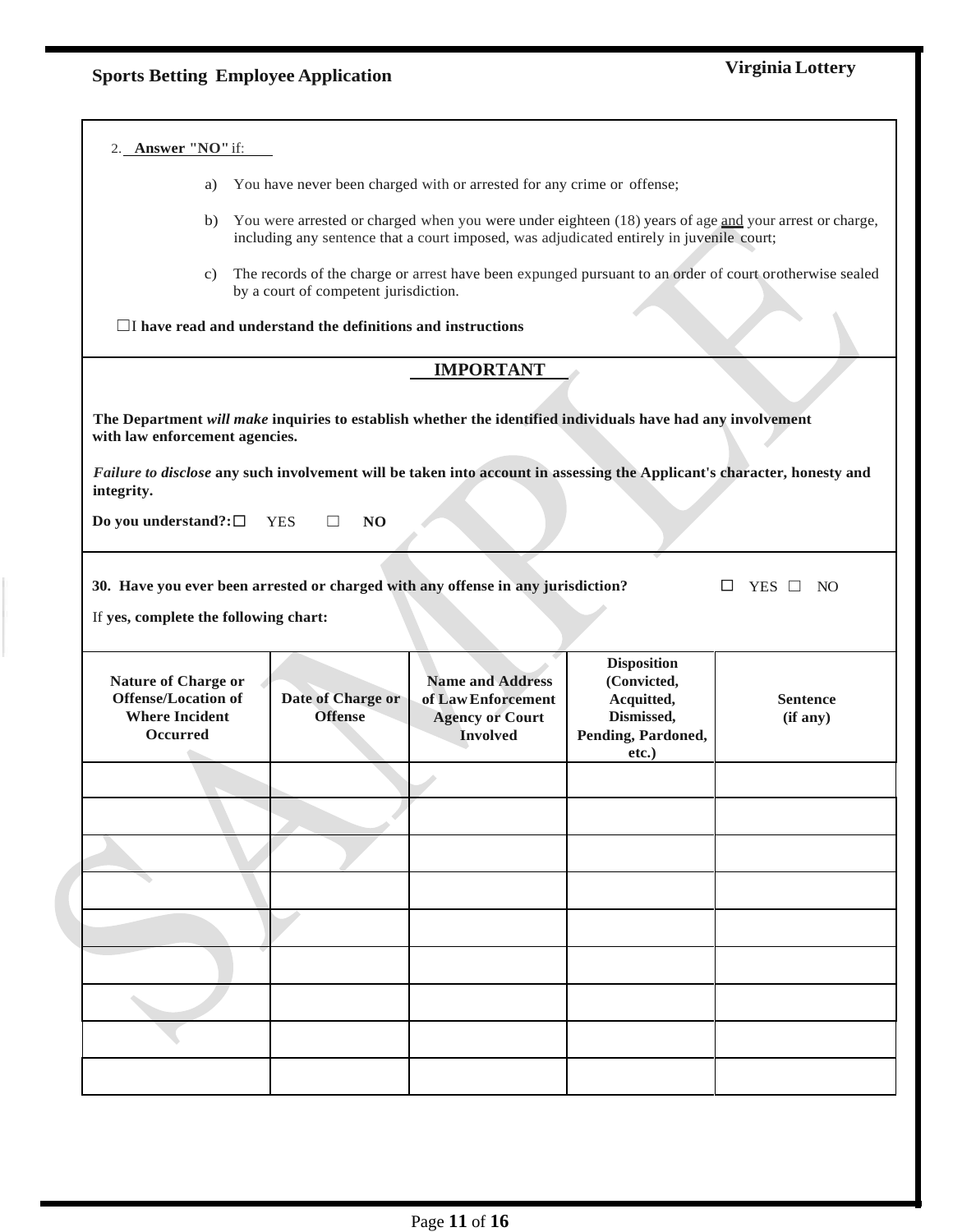| 31. To the best of your knowledge, has a criminal indictment, information or complaint ever been filed or returned<br>against you, or named you as an unindicted party or unindicted co-conspirator in any criminal proceeding in any<br>jurisdiction?                                                                                                              |                                     |                                          |                      |                                                         |                                                 |                                                     |
|---------------------------------------------------------------------------------------------------------------------------------------------------------------------------------------------------------------------------------------------------------------------------------------------------------------------------------------------------------------------|-------------------------------------|------------------------------------------|----------------------|---------------------------------------------------------|-------------------------------------------------|-----------------------------------------------------|
|                                                                                                                                                                                                                                                                                                                                                                     |                                     |                                          |                      |                                                         |                                                 | $\Box$ YES $\Box$ NO                                |
| If yes, complete the following chart:                                                                                                                                                                                                                                                                                                                               |                                     |                                          |                      |                                                         |                                                 |                                                     |
| Name and Address of Governmental<br>Agencv/Organization Involved                                                                                                                                                                                                                                                                                                    |                                     |                                          | Nature of Proceeding |                                                         | Outcome/Disposition                             | Date                                                |
|                                                                                                                                                                                                                                                                                                                                                                     |                                     |                                          |                      |                                                         |                                                 |                                                     |
|                                                                                                                                                                                                                                                                                                                                                                     |                                     |                                          |                      |                                                         |                                                 |                                                     |
|                                                                                                                                                                                                                                                                                                                                                                     |                                     |                                          |                      |                                                         |                                                 |                                                     |
| 32. To the best of your knowledge, have you ever been the subject of an investigation conducted by any governmental<br>agency/organization, court, commission, committee, grand jury or investigatory body (local, state, county, provincial,<br>federal, national, etc.) other than in connection with a traffic summons?<br>If yes, complete the following chart: |                                     |                                          |                      |                                                         |                                                 | $\Box$ YES $\Box$ NO                                |
| Name and Address of Court or<br>Other Agency                                                                                                                                                                                                                                                                                                                        |                                     | Nature of Proceeding<br>or Investigation |                      | Was<br>Testimony<br>Given?                              | Date on<br>which<br>Testimony<br>was Given      | Approximate Time Period<br>of Investigation         |
|                                                                                                                                                                                                                                                                                                                                                                     |                                     |                                          |                      |                                                         |                                                 |                                                     |
|                                                                                                                                                                                                                                                                                                                                                                     |                                     |                                          |                      |                                                         |                                                 |                                                     |
|                                                                                                                                                                                                                                                                                                                                                                     |                                     |                                          |                      |                                                         |                                                 |                                                     |
|                                                                                                                                                                                                                                                                                                                                                                     |                                     |                                          |                      |                                                         | PERMITS, LICENSES, CERTIFICATES & REGISTRATIONS |                                                     |
| 33. Have you, or any business entity with which you are or were associated, ever applied for any permit, license,<br>certificate or registration in connection with gaming in any jurisdiction?<br>If yes, complete below.                                                                                                                                          |                                     |                                          |                      |                                                         |                                                 | $\Box$ YES $\Box$ NO                                |
| Name & Address of<br>Applicant                                                                                                                                                                                                                                                                                                                                      | Name & Address of<br>Licensing Body |                                          |                      | Type of Permit, License,<br>Certificate or Registration | Date of Application                             | Disposition: Granted, Denied,<br>Pending, Withdrawn |
|                                                                                                                                                                                                                                                                                                                                                                     |                                     |                                          |                      |                                                         |                                                 |                                                     |
|                                                                                                                                                                                                                                                                                                                                                                     |                                     |                                          |                      |                                                         |                                                 |                                                     |
|                                                                                                                                                                                                                                                                                                                                                                     |                                     |                                          |                      |                                                         |                                                 |                                                     |
|                                                                                                                                                                                                                                                                                                                                                                     |                                     |                                          |                      |                                                         |                                                 |                                                     |
|                                                                                                                                                                                                                                                                                                                                                                     |                                     |                                          |                      |                                                         |                                                 |                                                     |

Sports Betting Employee Application Virginia Lottery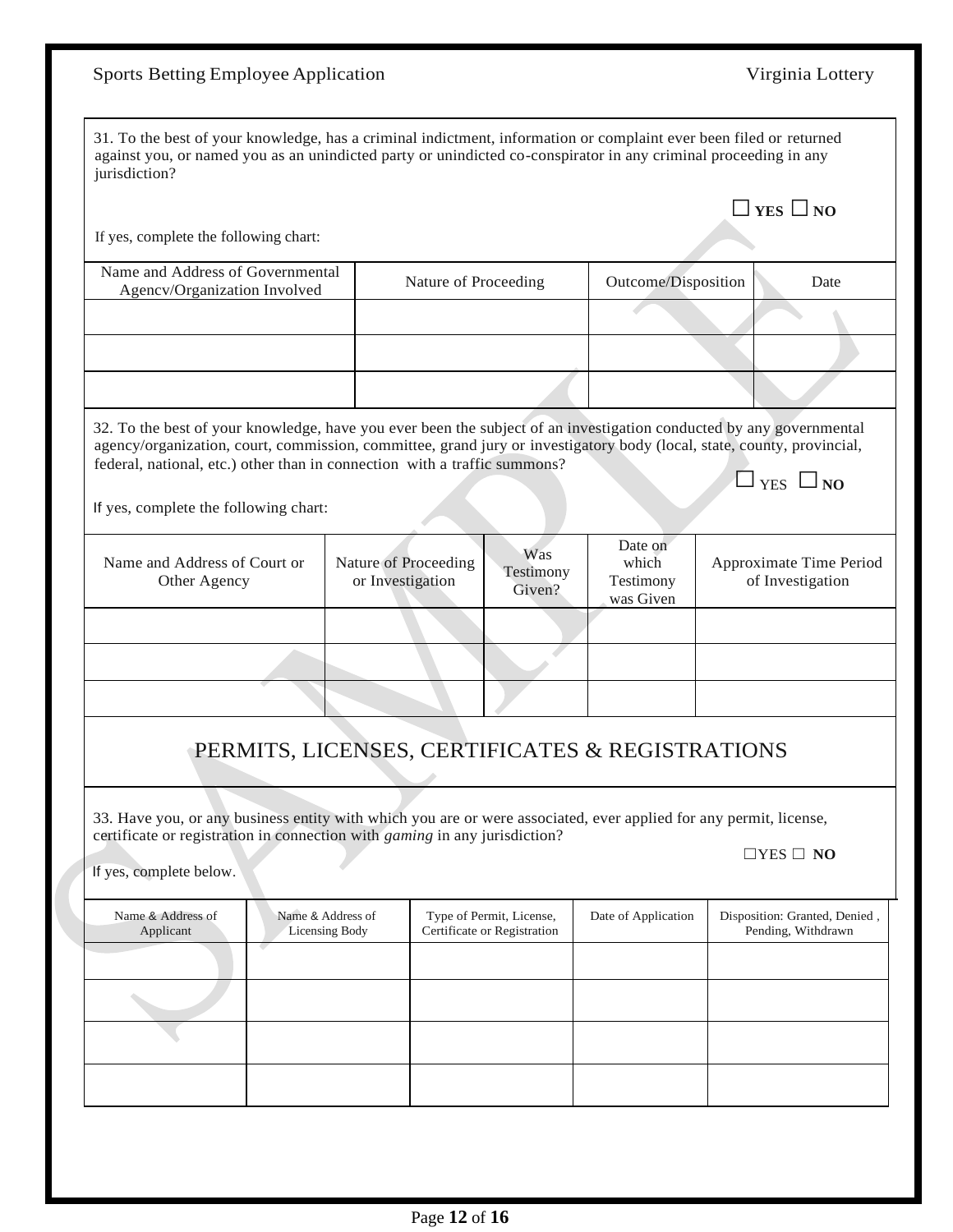|                                                   | <b>Illegal Use of Controlled Dangerous Substances;</b>                                                                                                                                                                                                              |  |  |  |
|---------------------------------------------------|---------------------------------------------------------------------------------------------------------------------------------------------------------------------------------------------------------------------------------------------------------------------|--|--|--|
| Use of Alcohol in the Workplace; Problem Gambling |                                                                                                                                                                                                                                                                     |  |  |  |
|                                                   | (Answer all questions and provide information to any question you answer "yes.")                                                                                                                                                                                    |  |  |  |
|                                                   | 34. Do you currently engage in the illegal use of drugs, or have ever been arrested for such use?                                                                                                                                                                   |  |  |  |
|                                                   | <b>YES</b> □NO<br>If yes, please explain below.                                                                                                                                                                                                                     |  |  |  |
|                                                   | 35. Any use of alcohol that adversely affects job performance or conduct maybe the basis for discipline of sports betting<br>employees and revocation or suspension of a sports betting license. Does this present a problem for you?<br><b>YES</b><br>$\square$ NO |  |  |  |
|                                                   | If yes explain below.                                                                                                                                                                                                                                               |  |  |  |
| facility?                                         | 36. Are you a compulsive gambler, or have you ever been voluntarily or involuntarily excluded from any gaming                                                                                                                                                       |  |  |  |
|                                                   | <b>YES</b> □NO<br>If yes, please explain listing the jurisdiction, if applicable.                                                                                                                                                                                   |  |  |  |
|                                                   |                                                                                                                                                                                                                                                                     |  |  |  |
| Item#                                             | Detail Explanation (Dates, jurisdictions, etc, as applicable for full explanation)                                                                                                                                                                                  |  |  |  |
|                                                   |                                                                                                                                                                                                                                                                     |  |  |  |
|                                                   |                                                                                                                                                                                                                                                                     |  |  |  |
|                                                   |                                                                                                                                                                                                                                                                     |  |  |  |
|                                                   |                                                                                                                                                                                                                                                                     |  |  |  |
|                                                   |                                                                                                                                                                                                                                                                     |  |  |  |
|                                                   |                                                                                                                                                                                                                                                                     |  |  |  |
|                                                   |                                                                                                                                                                                                                                                                     |  |  |  |
|                                                   |                                                                                                                                                                                                                                                                     |  |  |  |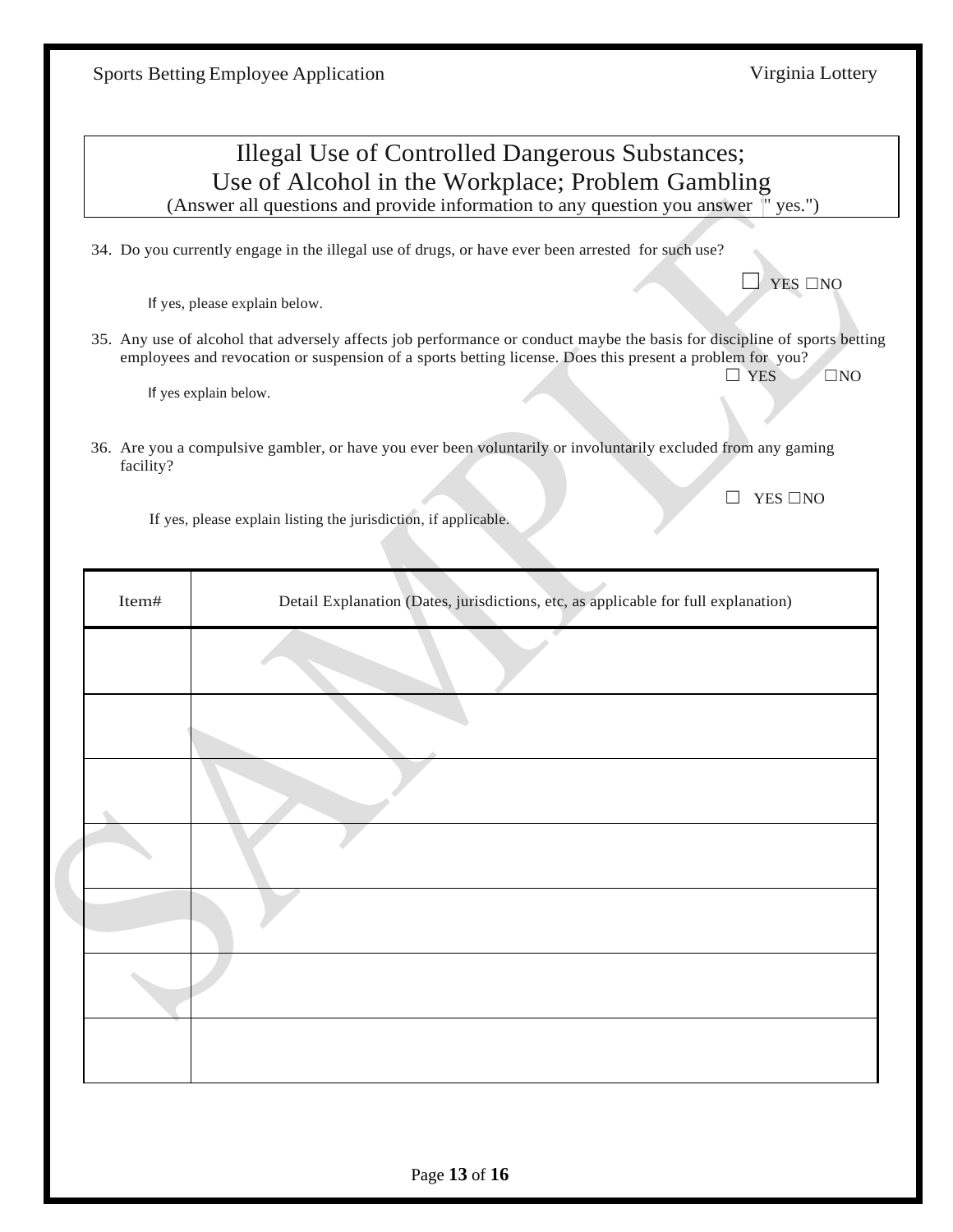|  |  |  | <b>Sports Betting Employee Application</b> |
|--|--|--|--------------------------------------------|
|--|--|--|--------------------------------------------|

# **AUTHORIZATION FOR RELEASE OF INFORMATION**

**TO:**

**(To be filled-in by Department)**

**FROM:**

# **(Applicant's Printed Name)**

I, \_\_\_\_\_\_\_\_\_\_\_\_\_\_\_\_\_\_\_\_\_\_\_\_\_\_\_\_\_\_\_\_\_\_\_\_\_ (printed name), am an applicant for a sports betting employee licensee

<sup>1</sup>, <u>in the Commonwealth of Virginia.</u>

The Lottery, and its employees, agents, and vendors (collectively, "the Department"), is required by law to conduct an investigation of an applicant for a sports betting license.

That investigation requires the Department to collect and evaluate information about me. By executing this Authorization, I irrevocably give consent and authorize any: local, State or federal government unit; commercial or business enterprise, including a consumer reporting agency; non-profit entity; individual or any other public or private entity to release to the Department any and all information about me that the Department requests. The requested information may be released in written, verbal, electronic, or any other form.

With respect to any claims or liability arising from the release of the requested information to the Department, I expressly waive, release, discharge and forever hold harmless and agree to indemnify, the unit, entity, or individual that releases information to the Department under the authority of this Authorization.

A photo, facsimile, or electronic copy of this signed and dated Authorization shall be equally effective as an original.

Signature of Applicant Date

Print Name of Applicant

# **NOTARY**

The undersigned, a Notary Public in and for the County of  $\frac{1}{1}$  =  $\frac{1}{1}$  =  $\frac{1}{1}$  =  $\frac{1}{1}$ , in the State of

 $\Box$   $\Box$   $\Box$   $\Box$   $\Box$   $\Box$  certifies that the above named individual appeared in person, and before me, either known to me or satisfactorily proven to be the individual whose name subscribed to the within instrument and signed the Authorization and Notification.

This \_ \_ \_ \_ day of\_\_\_\_\_\_\_\_\_\_\_\_\_\_\_\_\_\_\_\_\_\_\_\_\_ , 20 , and to which witness my hand and seal.

**Stamp or Seal**

Notary Public

Printed Name

My commission expires----------------------------------- 20

Page **14** of **16**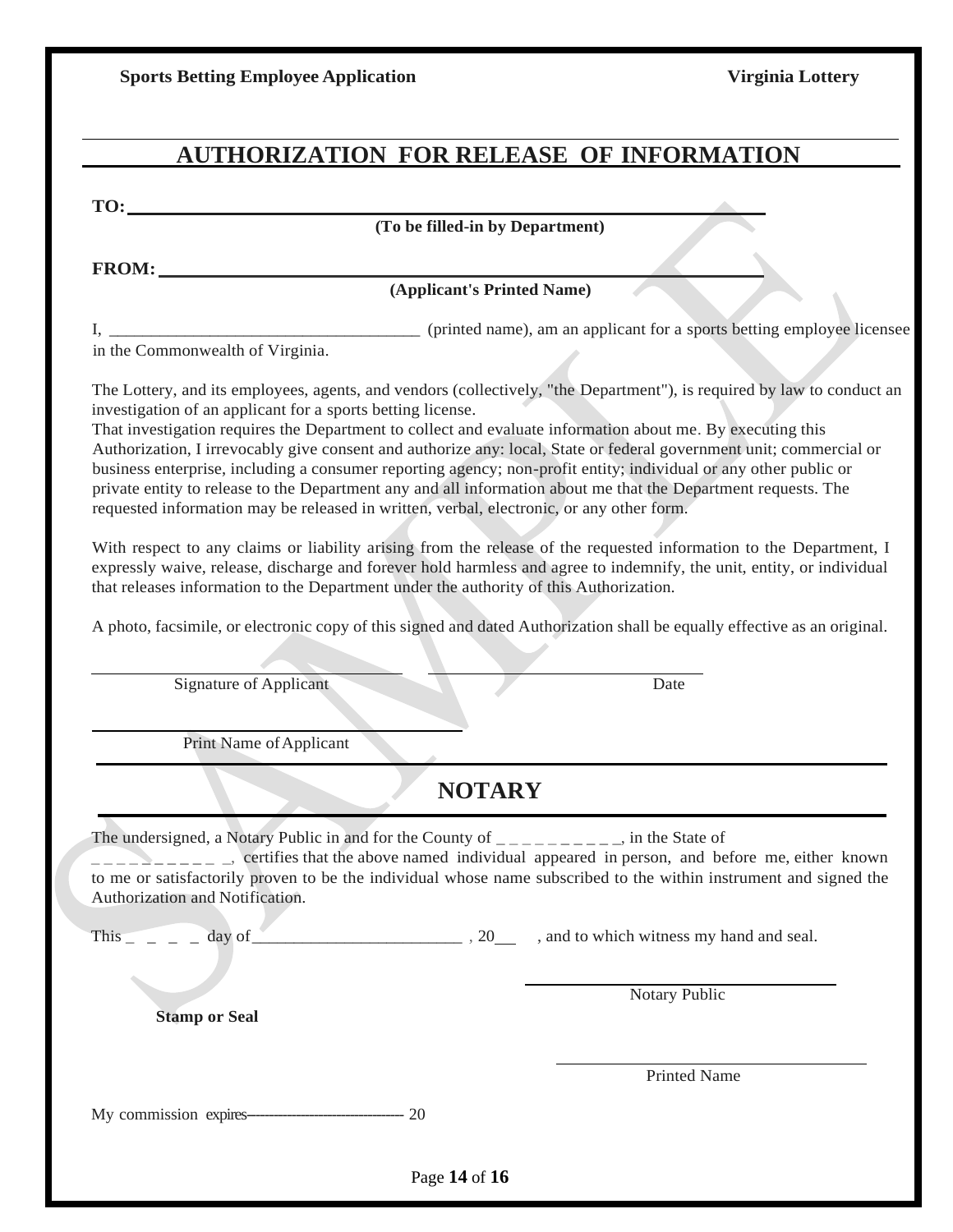# **AFFIDAVIT OF INDIVIDUAL APPLICANT**

I, \_\_\_\_\_\_\_ \_ \_ \_ \_ \_ \_ \_ \_ \_ (printed name) am an applicant for a sports betting employee license in the Commonwealth of Virginia. I have read, and understand, every page of this application. To the best of my knowledge, information, and belief, the information that I have provided on, or attached to, this Form is accurate, complete, and not misleading. I understand that any misrepresentation or omission may lead to the delay or denial of my aplication for a sports betting employee license, and may subject me to civil or criminal liability.

By a separate Authorization for Release of Information, I am authorizing any entity or individual that has information about me to release that information to the Department, its employees, agents, and vendors (collectively, "the Department"), for purposes of its investigation of the application for a sports betting license.

I expressly waive, release, discharge, and forever hold harmless and agree to indemnify, the Department, the Commonwealth of Virginia, and their employees, agents, and representatives, from liability for any and all claims or legal action arising from any actions that the Department or the Commonwealth of Virginia may take related to the collection of information from the any individual or person and the use of that information in connection with investigating the application for a sports betting employee license.

Signature of Applicant Date

Print Name of Applicant

**NOTARY**

The undersigned, a Notary Public in and for the County of  $\frac{1}{2}$  =  $\frac{1}{2}$  =  $\frac{1}{2}$  =  $\frac{1}{2}$  in the State of

 $\Box$ , certifies that the above named individual appeared in person, and before me, either known to me or satisfactorily proven to be the individual whose name subscribed to the within instrument and signed the Authorization and Notification.

| This<br>day of                    | 20 | , and to which witness my hand and seal. |
|-----------------------------------|----|------------------------------------------|
| <b>Stamp or Seal</b>              |    | Notary Public                            |
|                                   |    | <b>Printed Name</b>                      |
| My commission expires - - - - - - | 20 |                                          |